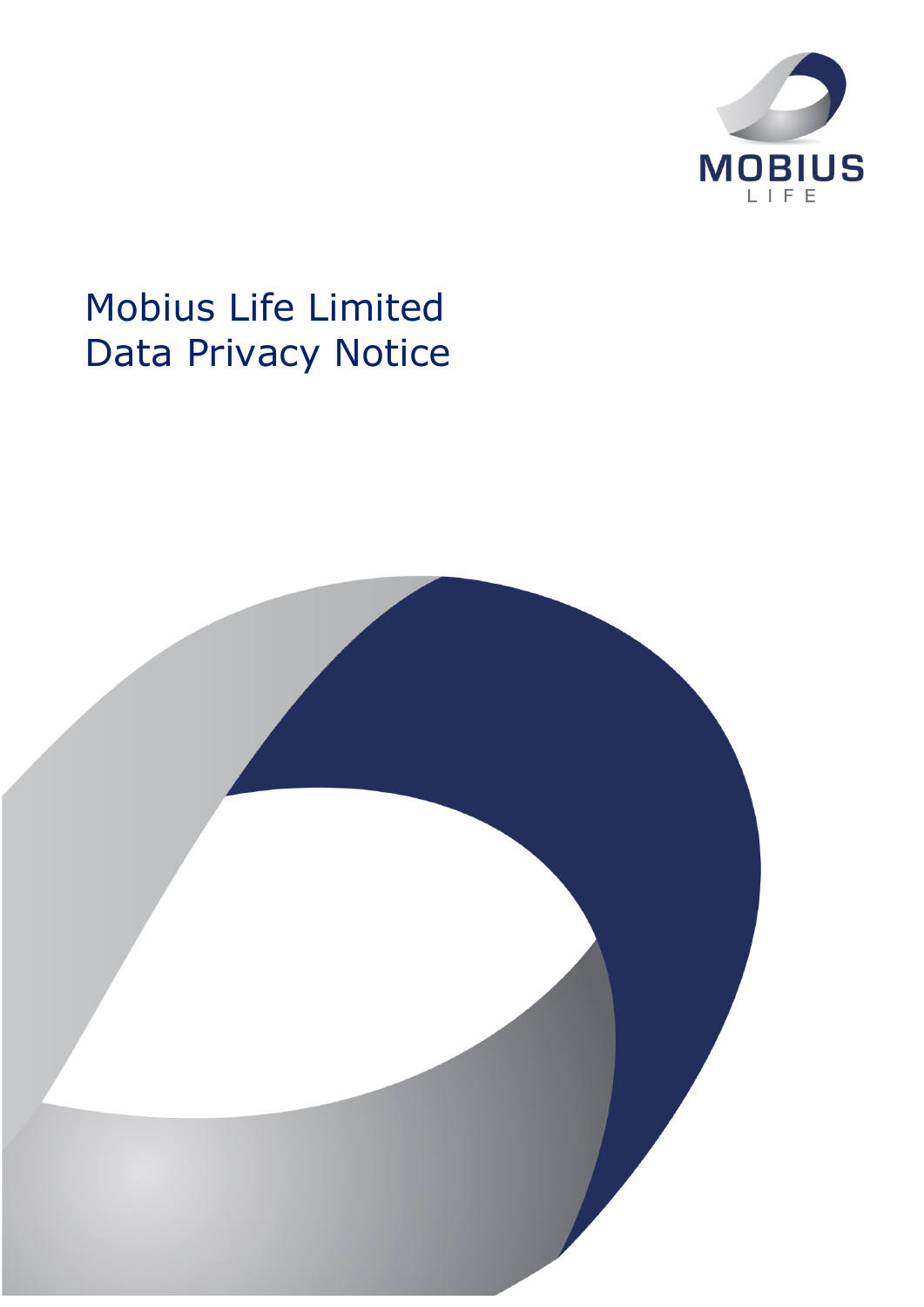

### **Introduction**

This data privacy notice confirms how Mobius Life Limited (referred to hereafter as "our", "us", "we" or "MLL") obtains, manages, uses, retains and destroys personal data which we process as a Data Controller and in compliance with the UK GDPR and other UK data privacy laws.

MLL is a regulated Life Insurance Company. We specialise in providing access to regulated pension products. We provide life insurance policies ("long term contracts of insurance") and we are processing your personal data during the course of these activities as set out in this data privacy notice.

Personal data is information (hereafter referred to as "data" or "information"), which can identify a living person or living people (known as an individual or individuals), referred to hereafter as either a "data subject", "you", "your", "person", "persons" "individual" or "individuals"). Examples of the personal data we collect can be your name, your signature, your email address, your address, your phone number, and any other data which will enable us to continue to service the relationship with us.

We have produced this document to explain your rights regarding the data we process and the lawful basis we use to process the data.

If you are viewing this document online, please refresh the page to ensure you are viewing the current version.

Document Date: 20 March 2021.

The topics and information within this document have been referenced to make it easy for you to raise an enquiry should you wish to, or refer to, if you do not understand something.

The contents of this document will be reviewed annually, or more frequently if required due to legislation or regulation.

### **Contents**

| Ref. | Topic                                             | Page(s) |
|------|---------------------------------------------------|---------|
|      | Enguiries                                         |         |
|      | Complaints                                        |         |
| . .  | Information about our Processing of Personal Data |         |
|      | Your Rights and Obligations                       |         |
|      | Further Information                               |         |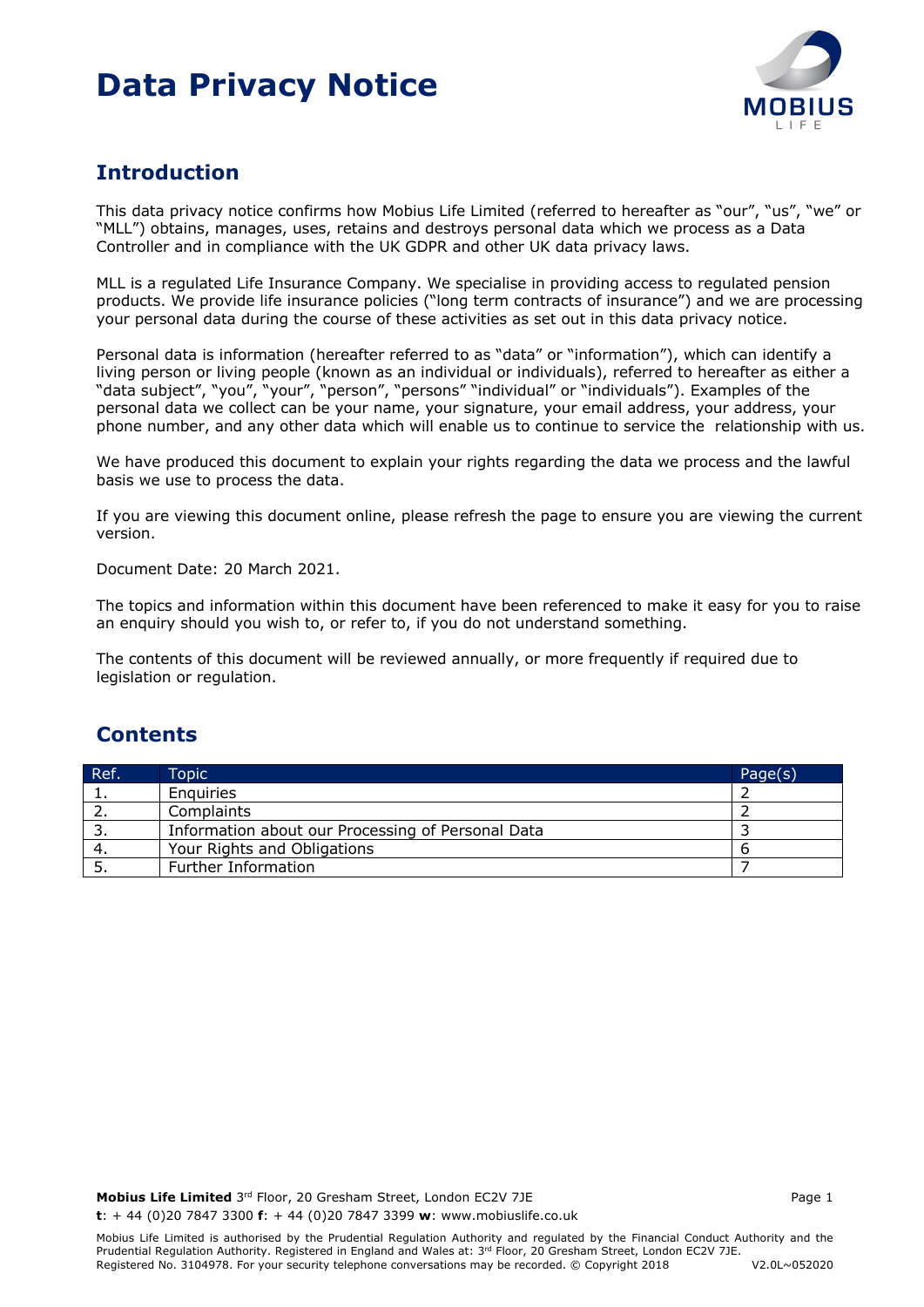

### **1. Enquiries**

If you have any questions regarding this document or the data we process, our contact details are as follows:

Email: ClientServices@MobiusLife.co.uk

Telephone: +44 (0) 20 7847 3300 Facsimile: +44 (0) 845 268 0200

Address: Mobius Life Limited 3rd Floor 20 Gresham Street LONDON EC2V 7JE

### **2. Complaints**

If you have a complaint about the way in which your data is being processed by us, you can contact our Chief Data Officer using the following information:

Email: Compliance@MobiusLife.co.uk

Telephone: +44 (0) 20 7847 3300 and ask to speak to the Chief Data Officer

Address: Chief Data Officer Mobius Life Limited 3rd Floor 20 Gresham Street LONDON EC2V 7JE

You can also complain to the Information Commissioner's Office (ICO):

Website: https://ico.org.uk/ Live chat: https://ico.org.uk/concerns/

Email: icocasework@ico.org.uk

Telephone Number: 0303 123 1113

Address: Information Commissioner's Office Wycliffe House Water Lane Wilmslow CHESHIRE SK9 5AF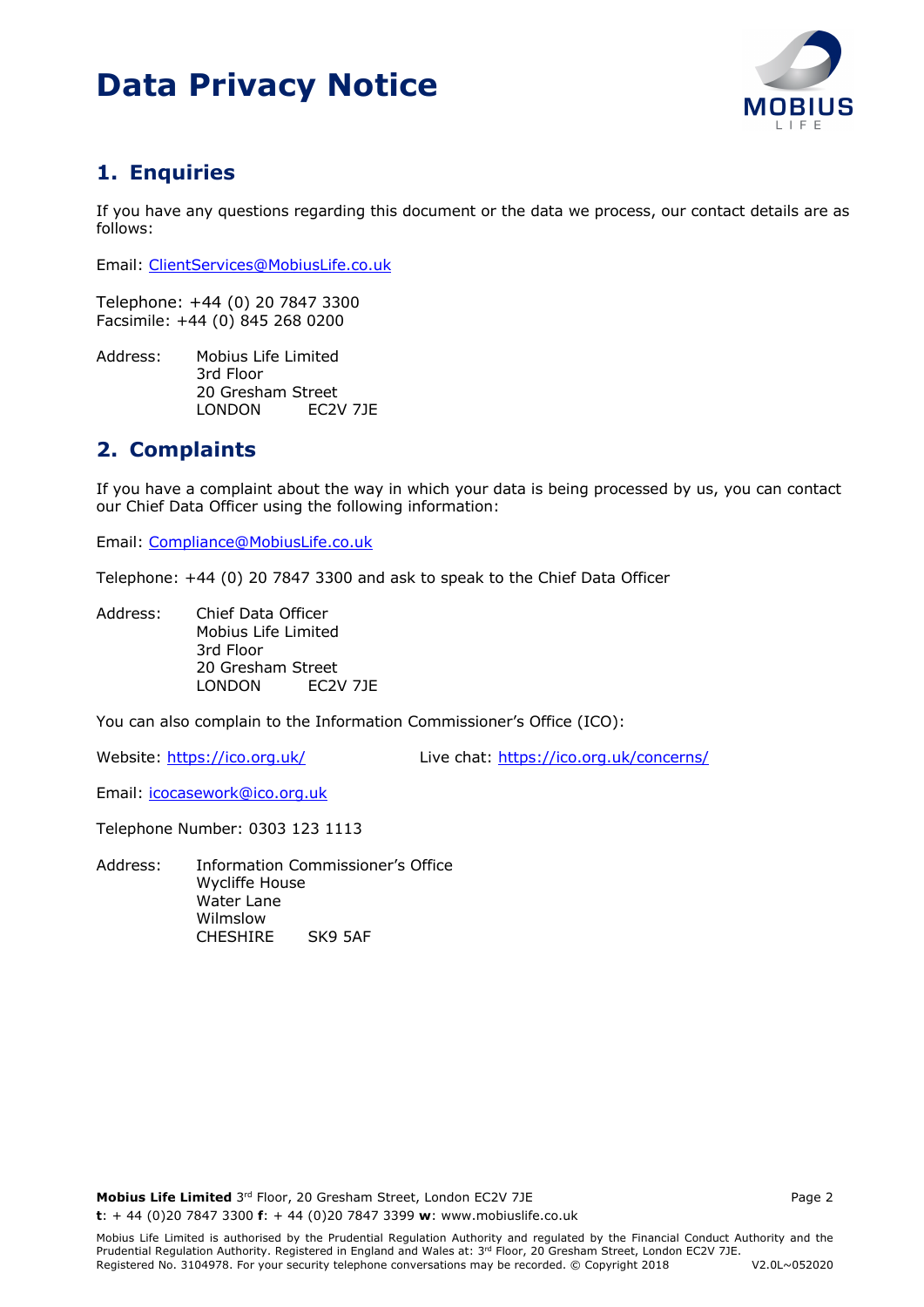

### **3. Information about our Processing of Personal Data**

#### **3.1 Whose personal data does this data privacy notice apply to?**

This data privacy notice describes our practices when processing the personal data of individuals who are business contacts, for example consultants and advisers, and trustees of pension schemes.

#### **3.2 How do we obtain your personal data?**

We will obtain personal data from the following sources:

- **i. Directly from you:** we collect personal data when you communicate directly with us, such as your name and contact details.
- **ii. From other third parties:** third parties, such as consultants and advisers, may provide personal data about you to us, such as your name, signature and contact details.
- **iii.** When personal data is publicly available: we may collect and combine personal data that is publicly available with information we already hold, for example for verification purposes.

#### **3.3 What personal data do we collect and why?**

We will collect, store and use your personal data for the purposes set out in more detail in this section.

Your personal data may be shared with some third parties as set out in more detail below.

- **i. Personal data that we collect:** the categories of personal data that we collect include:
	- Basic identification details, such as your name and signature;
	- Contact details such as your telephone number, email address and postal address;
	- Any correspondence we have with you, including any complaints we receive from you.
- **ii. How we use the personal data we collect:** the purposes for collecting the data include:
	- To provide our services or information to trustees of UK pension schemes and other clients;
	- To facilitate the smooth running of the business through communications, including providing administrative updates to trustees and other third parties;
	- To market our business to business contacts / advisory firms;
	- To process and respond to any requests, enquiries or complaints received;
	- To comply with any other contractual, legal and regulatory obligations (including those arising under contracts) and the enforcement of legal claims;
	- For our internal audit purposes and to administer our products and services;

**Mobius Life Limited** 3<sup>rd</sup> Floor, 20 Gresham Street, London EC2V 7JE **Page 3** Page 3 **t**: + 44 (0)20 7847 3300 **f**: + 44 (0)20 7847 3399 **w**: www.mobiuslife.co.uk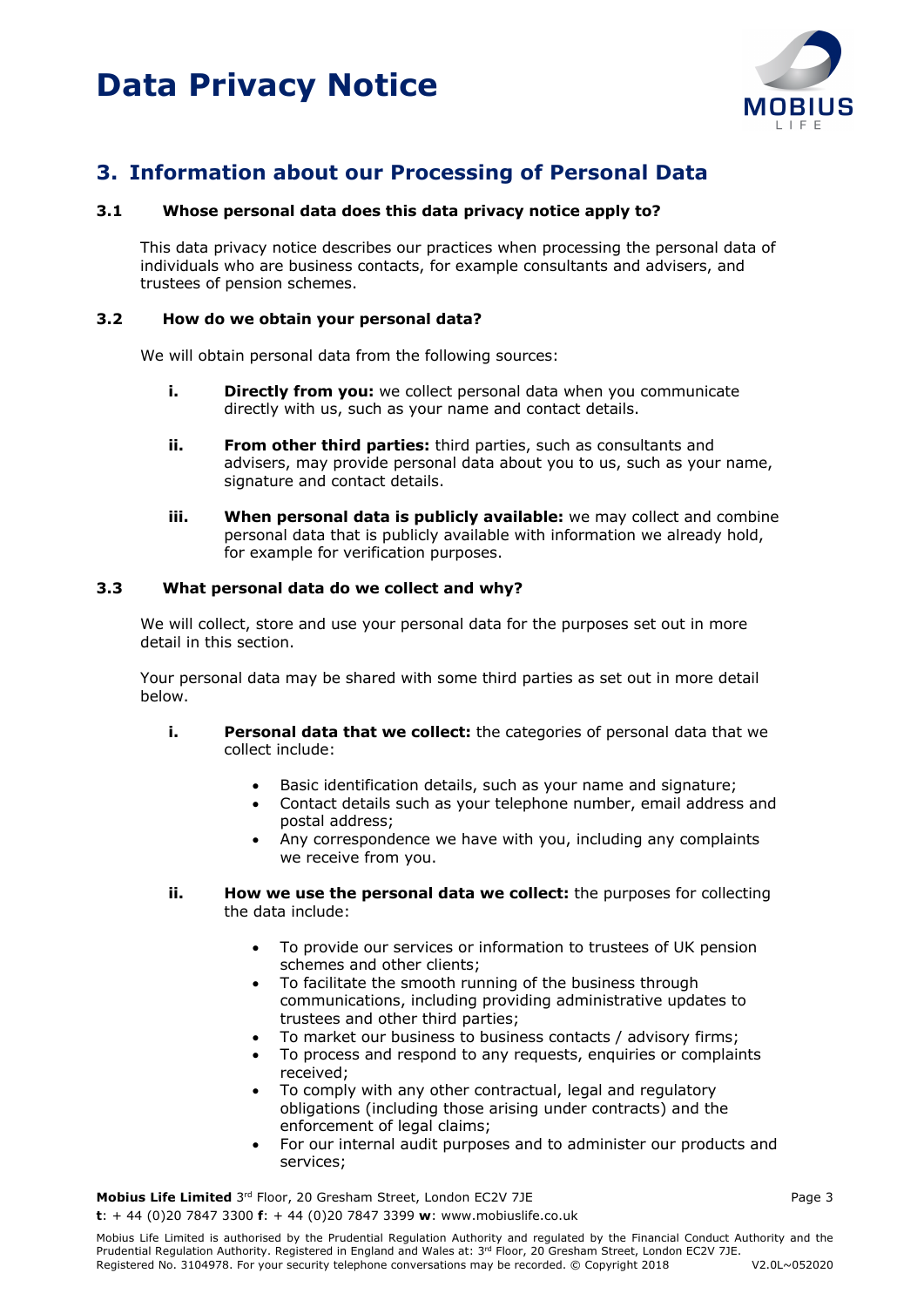

- To detect or prevent fraud, misuse of services or money laundering;
- For any other purposes which we will notify you about.
- **iii. Recipients of personal data:** we may disclose the personal data that we collect to third parties, as follows:
	- To third parties who are integral to our services, such as representatives, advisory firms and trustees of schemes;
	- To third parties providing services to us, such as our professional advisors (e.g. our external and internal auditors and lawyers);
	- To authorities such as tax authorities, courts, regulators and security or police authorities where required or requested by law or where we consider it necessary;
	- To third parties who work on our behalf to service or maintain our IT infrastructure, such as IT suppliers;
	- If we are defending a legal claim your personal data may be transferred as required in connection with a claim;
	- If we discuss selling or transferring part or all of MLL the personal data may be transferred to prospective purchasers under suitable terms as to confidentiality; and
	- If we are reorganised or sold, personal data may be transferred to a buyer.

#### **3.4 What are our lawful bases for processing your personal data?**

The legal options available to us for controlling and processing your data are:

- a) **Consent**: the data subject has given consent to the processing of their personal data for one or more specific purposes, or consent has been given by an authorised person or authorised organisation to provide consent on the data subject's behalf;
- b) **Contract**: processing is necessary for the performance of a contract to which the data subject is party to or in order to take steps at the request of the data subject prior to entering into a contract;
- c) **Compliance with legal obligation**: processing is necessary for compliance with a legal obligation to which the controller is subject;
- d) **Protection of vital interests of the data subject**: processing is necessary in order to protect the vital interests of the data subject or of another natural person;
- e) **Public interest/official authority**: processing is necessary for the performance of a task carried out in the public interest or in the exercise of official authority vested in the controller; and
- f) **Legitimate interest:** processing is necessary for the purposes of the legitimate interests pursued by the controller or by a third party, except where such interests are overridden by the interests or fundamental rights and freedoms of the data subject which require protection of personal data, in particular where the data subject is a child. The legitimate interests that we would be relying upon as a Controller include the following:
	- providing and improving our services, including understanding and responding to complaints, enquiries and feedback;
	- promoting our business and our brand;
	- developing and maintaining relationships with our business contacts;
	- verifying contact and other details;
	- prevention of fraud and money laundering;
	- network and information security.

#### **3.5 Processing your data**

**Mobius Life Limited** 3<sup>rd</sup> Floor, 20 Gresham Street, London EC2V 7JE **Page 4** Page 4 **t**: + 44 (0)20 7847 3300 **f**: + 44 (0)20 7847 3399 **w**: www.mobiuslife.co.uk

Mobius Life Limited is authorised by the Prudential Regulation Authority and regulated by the Financial Conduct Authority and the Prudential Regulation Authority. Registered in England and Wales at: 3<sup>rd</sup> Floor, 20 Gresham Street, London EC2V 7JE. Registered No. 3104978. For your security telephone conversations may be recorded. © Copyright 2018 V2.0L~052020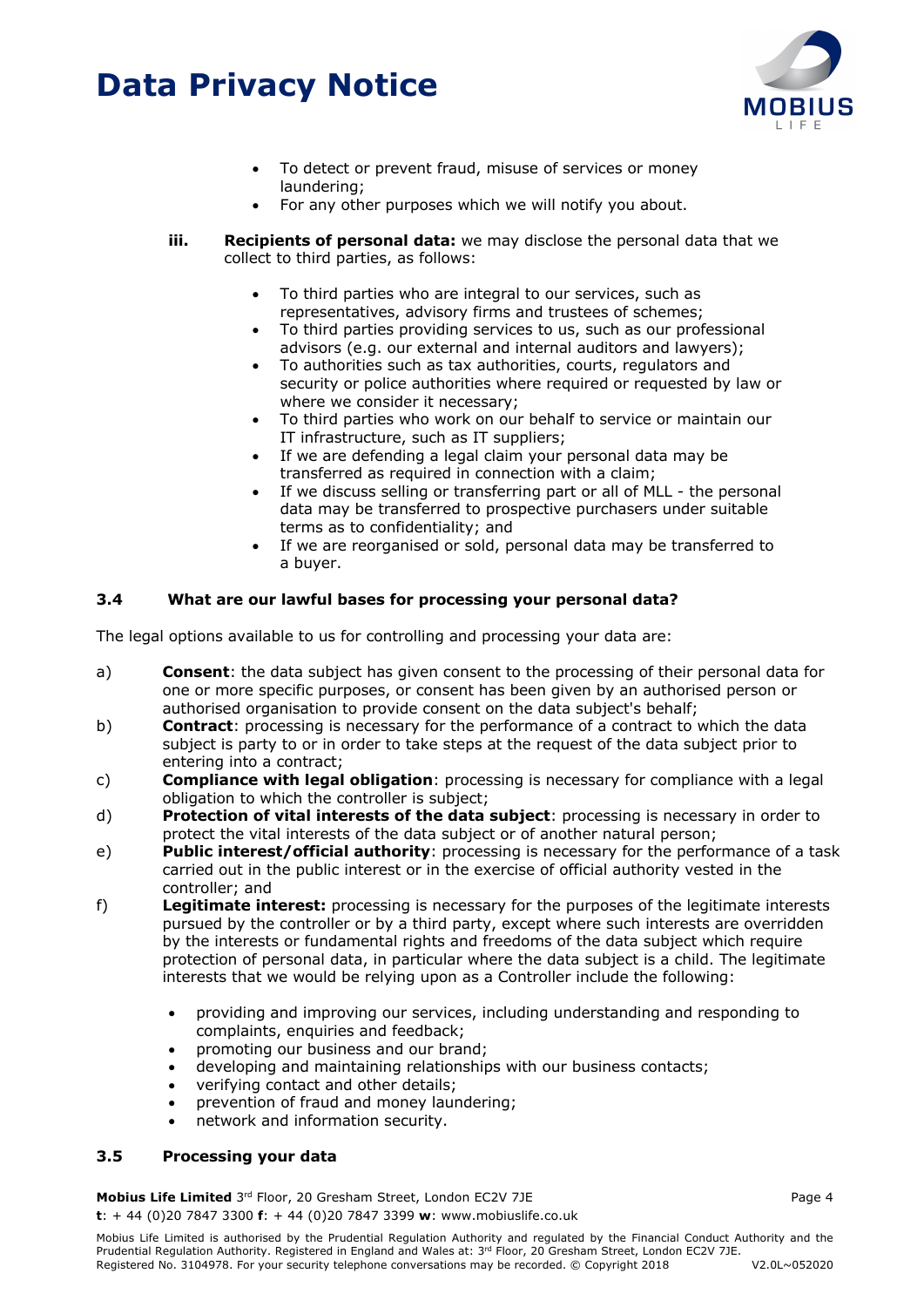

- a) If you are a trustee, or are a business contact, we will generally use option 3.4 (f) ("legitimate interests") to process your data.
- b) In certain circumstances, where an individual does not provide personal data which is required, we will not be able to perform our obligations under the contract with them or may not be able to provide them with our services. We will make it clear if and when this situation arises and what the consequences of not providing the personal data will be.

#### **3.6 Processing representatives' data ("associates")**

- a) If a representative is forwarding your personal data to us, or communicating with us on your behalf, we may use option 3.4 (c) ("Compliance with legal obligation") or 3.4 (f) ("Legitimate interests") depending on the type of personal data.
- b) Representatives have the same rights in respect of their data, providing we can identify them as an individual, so this document is applicable to them as well.

#### **3.7 Marketing**

- a) We will only send marketing information to certain representatives or business contacts, such as advisory firms.
- b) We will rely upon option 3.4 (f) ("Legitimate interests") for this marketing activity.
- c) You can opt out of receiving such marketing from us at any time by contacting us at the contact details at page 2.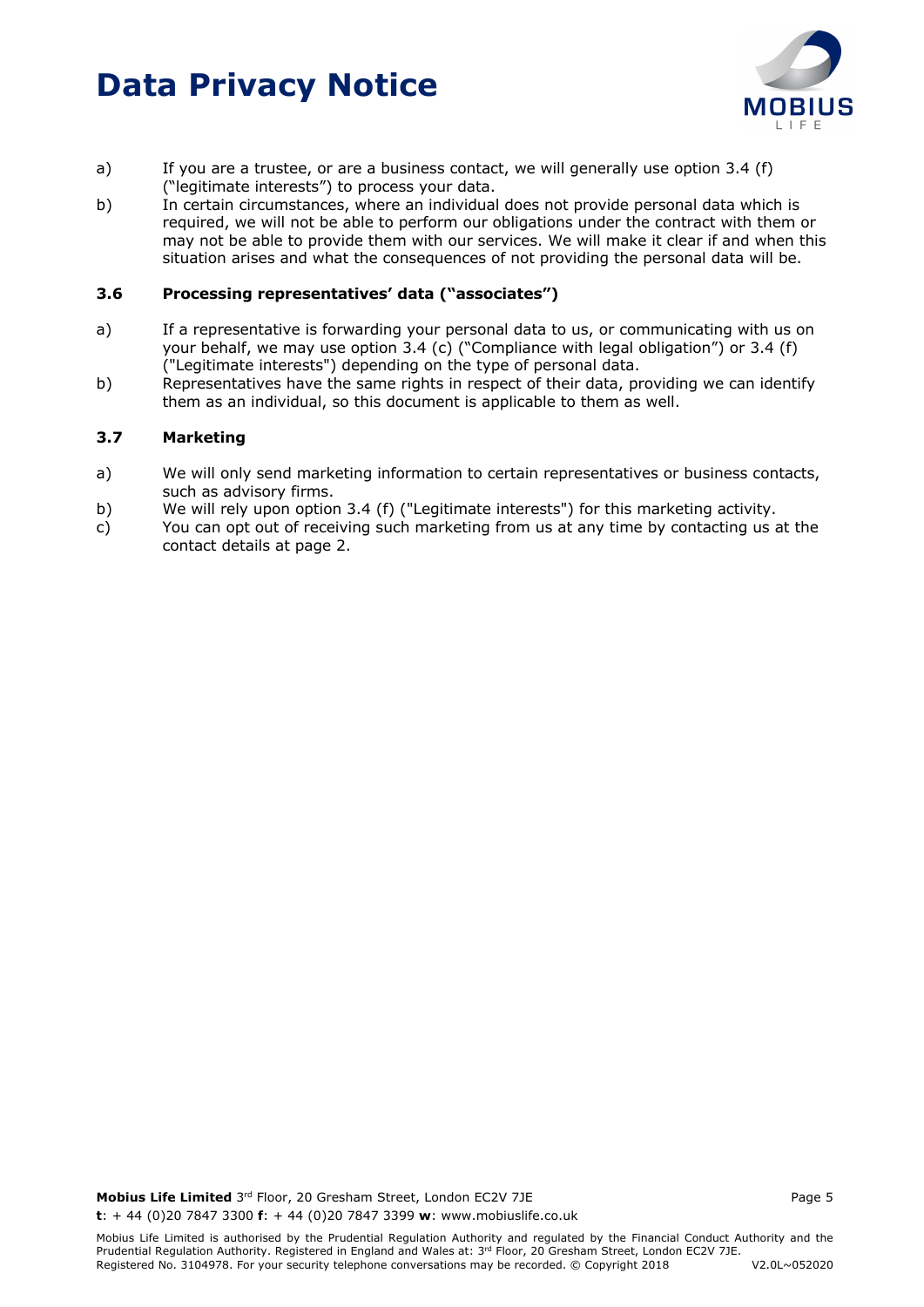

### **4. Your Rights and Obligations**

You have the following rights and obligations regarding your data which we hold for processing. Some of these rights will only apply in certain circumstances. If you would like to exercise any of these rights, please contact us using the contact details on page 2.

#### **You have the following rights:**

- a) **Access:** To ask us if we are processing your personal data and, if we are, request access to the personal data. This entitles you to a copy of the personal data we hold about you and certain other information about it, which will be free of charge;
- b) **Correction:** To request we update/rectify your data if the data we hold is no longer valid or incorrect;
- c) **Erasure:** To request we delete/erase the data we hold on you;
- d) **Restriction:** To request we either stop or restrict the processing of your data;
- e) **Objection:** To object in certain circumstances, such as where your data has been unlawfully processed by us. You can also object to us processing your data, e.g. to sending you marketing material;
- f) **Data portability:** To request us to send your data to another organisation, known as data portability, when it is technically possible for us to do so;
- g) **Automated decision-making:** To understand the logic behind any automated decision-
- making, including profiling we use, and to object to us using it by automated means;
- h) **Withdraw Consent:** Where we have obtained your consent for a processing activity you have the right to withdraw your consent;
- i) **Complaints to the ICO:** To complain to our data supervisory body, the Information Commissioner's Office. Their contact details are confirmed on page 2.